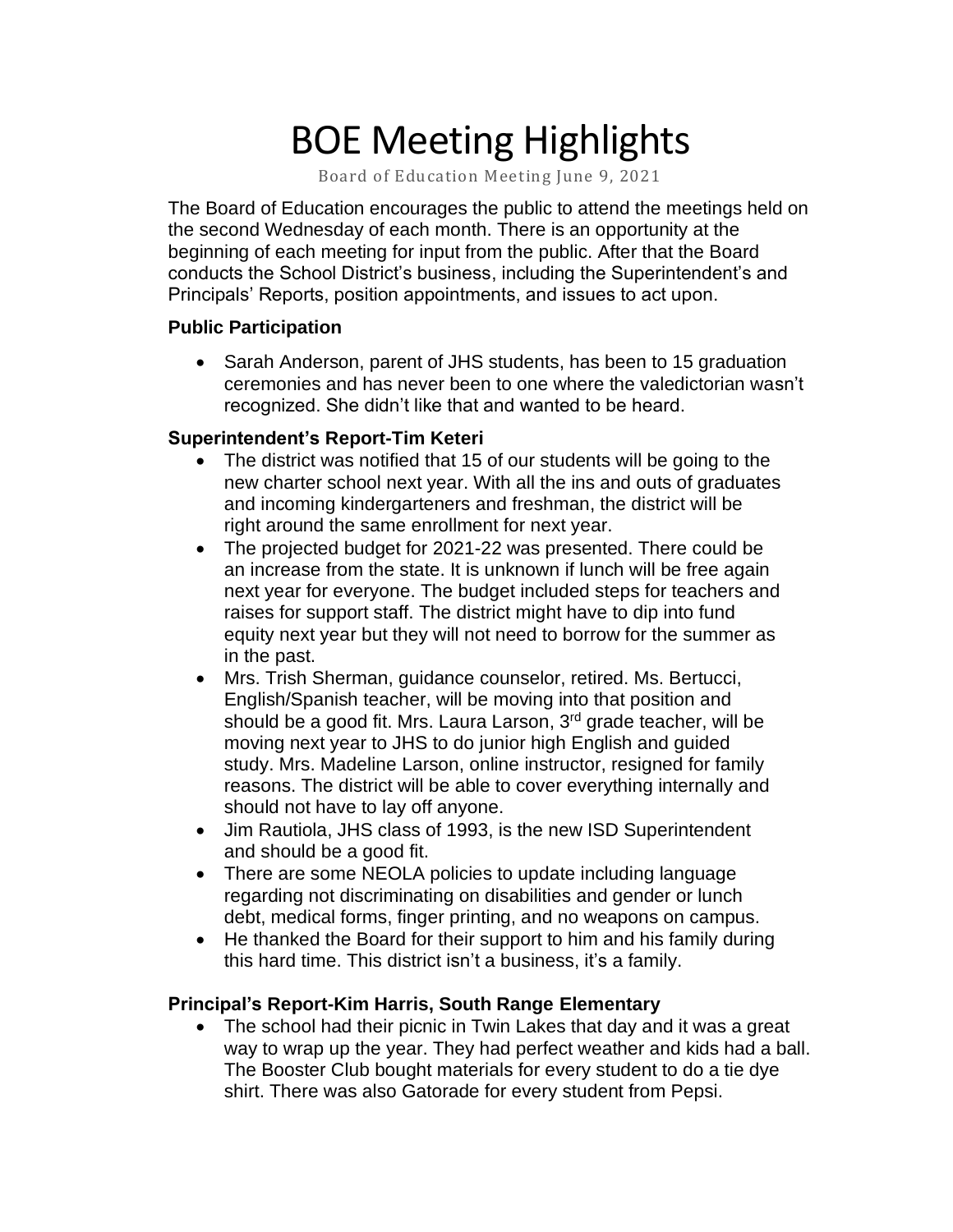- • Ms. Lehto, math teacher and Camp Nesbit coordinator, hopes to take the  $6<sup>th</sup>$  and  $7<sup>th</sup>$  graders to the Challenge Course at Tech this summer since they lost out on Camp Nesbit.
- • Summer school is set for the first 3 week of August. Last summer they had a great turnout

## **Principal's and Athletic Report-Steve Lishinski, Jeffers High School**

- Mr. Lishinski wasn't present but submitted a written report.
- • Class Day and Commencement went well. Thank you to the Adams Township Fire Department for helping with crowd control, specifically, Mr. Niemi and Mr. Nettell.
- • Mr. Palosaari and Ms. Torp brought the seventh-grade class to Lake Perrault for a trash clean-up day on June 3rd as part of a Mi-STAR water quality unit. Within two hours, the students had collected almost 70 pounds of trash and several other larger items that were dumped at the lake, including a kitchen sink and a tire rim. The students also installed a semi-permanent sign, made by Mr. Arens, at the lake encouraging people to take their trash home after visiting the lake.
- • Mr. Arens' classes also made planter boxes for the community that will be located at South Range Elementary School and all of our athletic award plaques this year.
- • Mrs. Lewandowski received a \$75 grant from Michigan Tech's Science and Environmental Outreach program. Her 7<sup>th</sup> grade students are making a garden that will be pollinator-friendly (bee, bird, butterfly- friendly). The students planted lavender, sunflowers, and other pollinator-friendly wildflower mixes. They also picked perennials so that this is an investment that will come back every year. The goal is to harvest some of the flower heads and leaves in the fall to press them in our flower press and use them in various art projects such as press prints in clay, life studies, collaging with encaustics, or mono printing with ink or paint.
- • Mr. Kilpela and his physics classes launched 2-liter bottle rockets at the South Range ball fields on Friday. Every rocket launched and met the requirements and we even had a few students get the extra credit points by designing and deploying a parachute for their rockets to float back down. Our highest rocket was in the air for a total of almost 8 seconds putting it roughly 350 ft at maximum height. These were water bottle rockets that were launched at 100 PSI pressure and both classes really did an awesome job building them.
- • Various teachers will be participating in professional development throughout the summer.
- The Europe Trip has been canceled due to ongoing travel restrictions.
- • The 2021-2022 MHSAA Membership Resolution is due. He recommends to continue with the membership, which allows to participate in all MHSAA sanctioned tournaments.